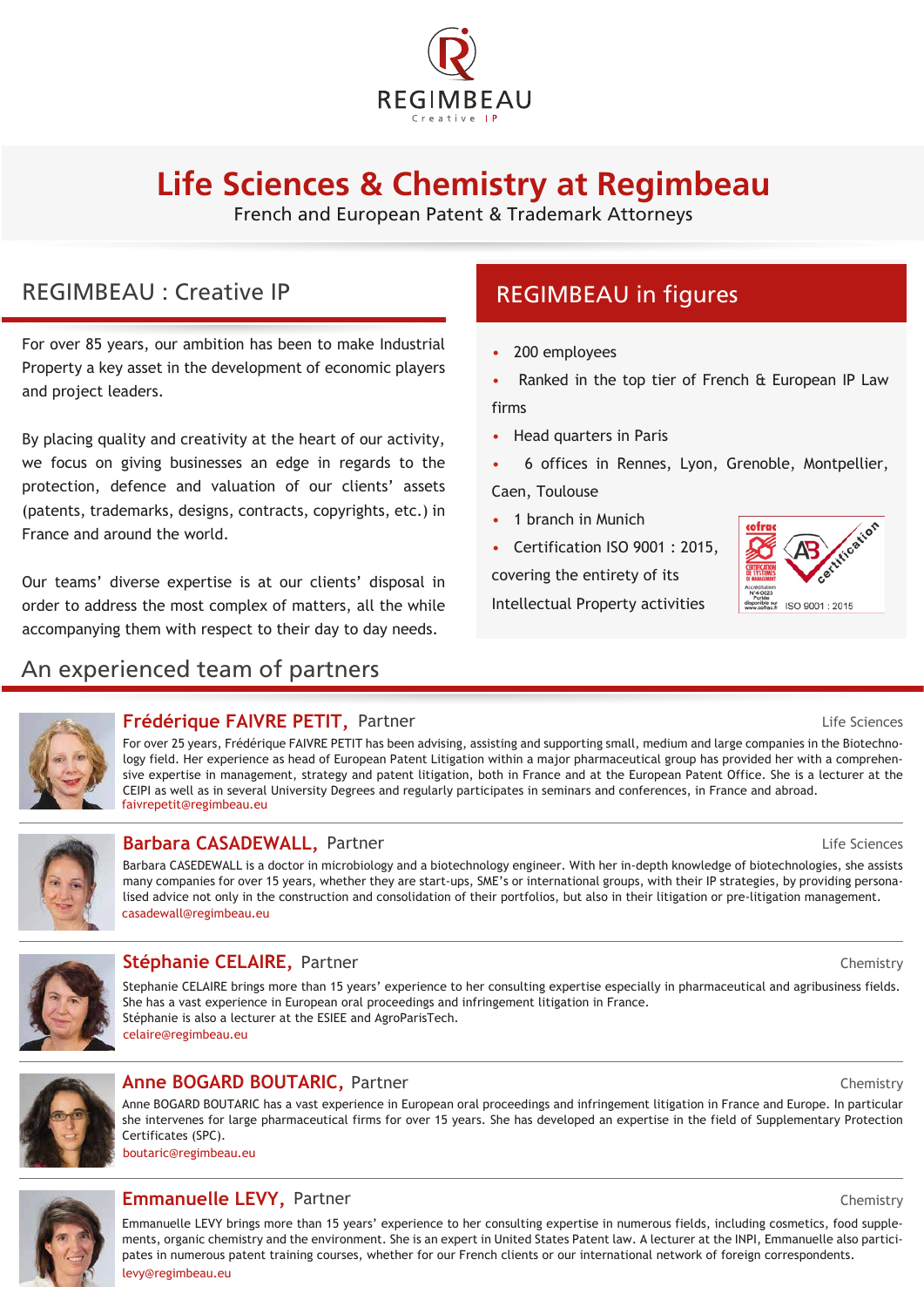### Extensive experience with Patents

REGIMBEAU's teams have extensive experience in the acquisition and defence of Industrial Property rights in all Chemistry / Life Sciences fields (from the preparation and filing of the application, to the granting of the patent, including all the procedural steps). Not only in Europe, but in any country where our clients are interested in protecting their inventions.

Thanks to a thorough understanding of the current competitive environment REGIMBEAU maintains a close relationship with its clients and helps them in the management of their Industrial Property assets through a privileged network of foreign correspondents, that ensure an adapted and effective worldwide representation.



# IP Portfolio Evaluation

The assessment and valuation of an IP Portfolio is crucial to enable companies to raise funds, build partnerships, acquire intellectual property rights or obtain licences in order to accelerate their business development. Industrial property audits and due diligence actions require the kind of specialist expertise that REGIMBEAU can provide.

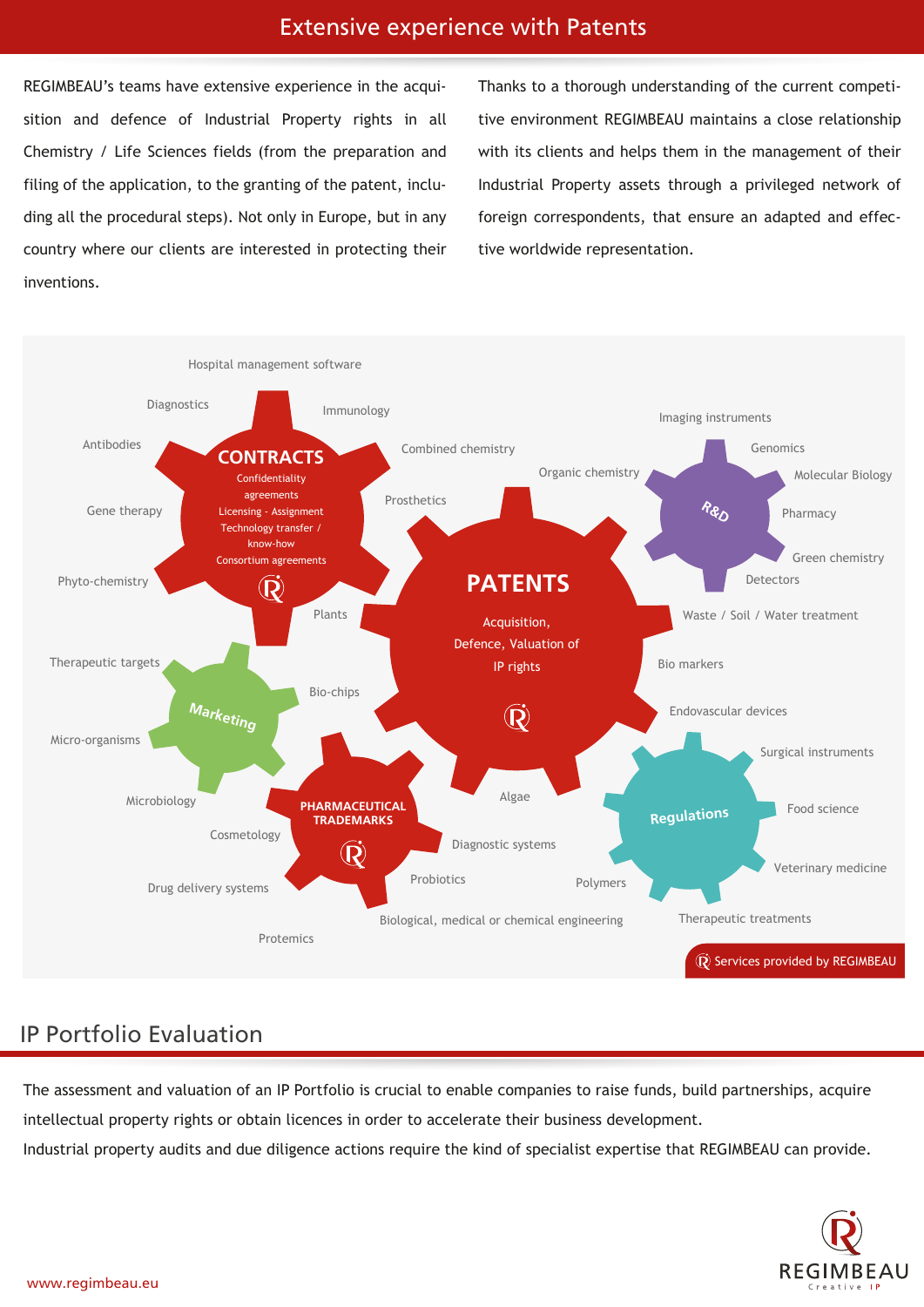Opposition procedures remain the most effective way to cancel or limit a patent within all Member States designated in the European Patent Convention.

REGIMBEAU's 30 European Patent Attorneys attend to and represent their French and foreign clients, not only when they wish to oppose a patent, but also to advise and assist when their own patents are subject to an opposition.

This includes representation at oral proceedings before the EPO in both oppositions and appeals.

### REGIMBEAU in Munich !

Drawing of its extensive European Patent experience, REGIMBEAU's presence in Europe has been strengthened with a branch based in Munich and the establishment of an organisation and resources dedicated to the treatment of our clients European Patents.

This organisation relies on REGIMBEAU's expertise in the specific treatment of European patent applications.

REGIMBEAU can therefore offer its clients an enhanced and competitive management of their European patent applications, supported by a team of experienced European Patent Attorneys.

# Litigation: Adapting to the clients' needs

The protection of patent rights is a challenge for their owners. REGIMBEAU provides the necessary technical and legal expertise in the preparation and management of litigation before the French courts. However, even if patent litigation is often required to manage Industrial Property disputes, REGIMBEAU also proposes exploring other strategies such as opposition, licensing or joint-venture negotiations for the benefit of its clients.

REGIMBEAU offers a comprehensive range of tools to deal with the most complex of European IP issues.

### IP Intelligence

The IP Intelligence Department conducts scientific, legal and/or technological investigations aimed at helping REGIMBEAU's clients in their strategic decision making. It also carries out studies relating to patent portfolios, right-holders, competitive activity, prior art availability, etc… and provides analysis using various tools, such as mapping, allowing clients to evaluate short and medium term risks, or to assess and anticipate future developments. This department is made up of Intellectual Property research specialists covering all the technical domains. They work closely with REGIMBEAU's Patent Attorney's, for example, on the freedom to operate searches.